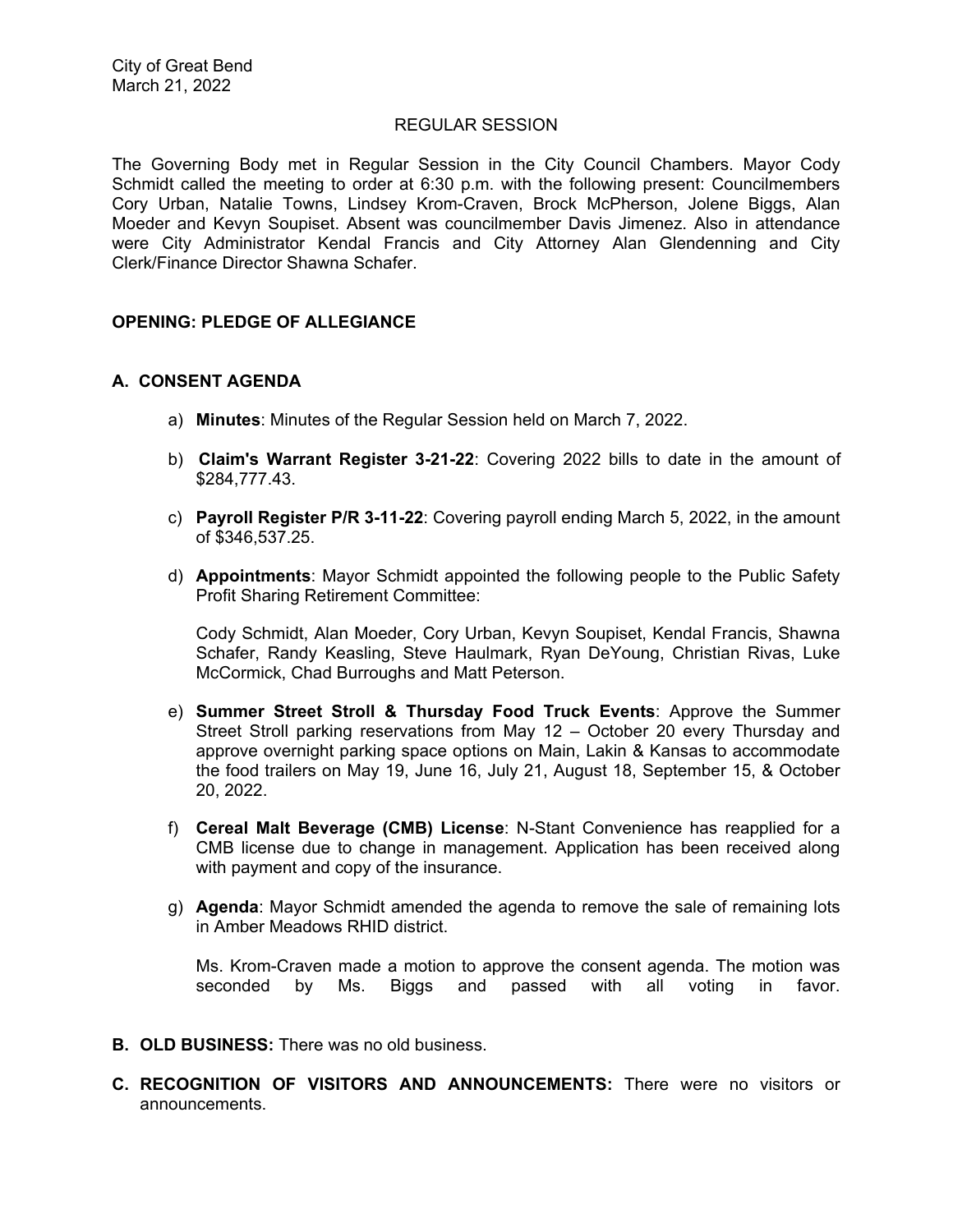# **D. NEW BUSINESS**

- **1. Councilmember Reports**: There was one Councilmember report. Councilwoman Towns reported that the waterlines in residential areas as well as the airport are very old and are needing replaced and she also spoke about creating a policy on accepting contracting bids on abatements.
- **2. Administrators Update**: City Administrator Kendal Francis presented an update on what is happening within the City organization.
- **3. CVB/Community Coordinator Report**: Community Coordinator Christina Hayes presented her monthly report.
- **4. Abatements**: Code Enforcement Leo Espino presented the following abatements:
	- **A. 221 Holland St:** There is trash and refuse on the property including, but not limited to: appliances, lumber, trash and other refuse that needs to be removed, located at 221 Holland St. constituting an unlawful accumulation. This real estate is the subject of Resolution Number 032122-A
	- **B. 3114 Lakin Ave:** There is trash and refuse on the property including, but not limited to: pallets, lumber, trash and other refuse that needs to be removed, located at 3114 Lakin Ave. constituting an unlawful accumulation. This real estate is the subject of Resolution Number 032122-B.
	- **C. 301 Hickory St**: There is trash and refuse on the property including, but not limited to: appliances, trash and other refuse that needs to be removed, located at 301 Hickory St. constituting an unlawful accumulation. This real estate is subject of Resolution Number 032122-C.
	- **D. 1923 Adams St:** There is trash and refuse on the property including, but not limited to: damaged fence, trash and other refuse that needs to be removed, located at 1923 Adams St. constituting an unlawful accumulation. This real estate is subject of Resolution Number 032122-D.
	- **E. 1709 16th St:** There is trash and refuse on the property including, but not limited to: cardboard boxes, dishes, furniture, trash and other refuse that needs to be removed, located at 1709 16th St. constituting an unlawful accumulation. This real estate is subject of Resolution Number 032122-E.
	- **F. 1615 16th St**: There is a Tan colored Lincoln Town car with flat tires on the property that is either not displaying current registration, and/or is not inoperable condition, and that said motor vehicle(s) constitute a nuisance pursuant to Section 10.20.030 of the Code of Ordinances of the City of Great Bend, Kansas located at 1615 16th St. This real estate is the subject of Resolution Number 032122-F.

Ms. Biggs made a motion to approve Resolution Numbers 032122A-F. The motion was seconded by Mr. Moeder and passed with all voting in favor.

**5. Public Hearing for Unsafe and Dangerous Structure at 1210 Morton**: City Attorney Allen Glendenning reported that on February 7, 2022, the governing body adopted a resolution setting a hearing for this meeting to determine if the structure is an unsafe and dangerous structure. Proper notice has been given. Evidence presented by the city consists of a report prepared by Logan Burns -- who is available to answer any questions – and pictures of the structure. Plate, studs and top plate, it is possible this structure may not be capable of resisting any and all forces and loads to which they